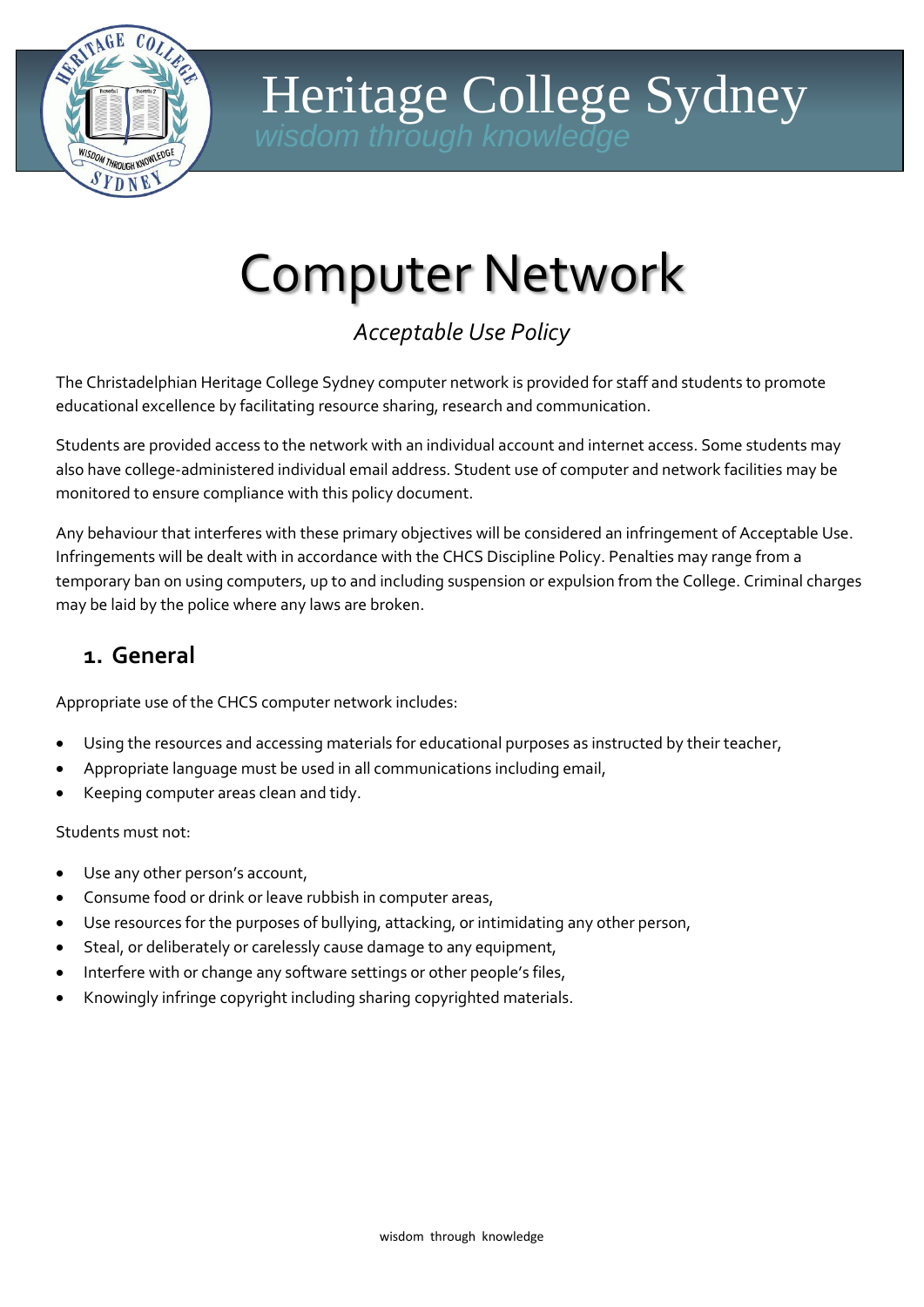

# Heritage College Sydney *wisdom through knowledge*

### **2. Computer hardware**

Computer facilities are expensive, fragile and must be treated carefully.

Students are not to:

- Do anything likely to cause damage to any equipment or furniture,
- Eat or drink near any computer resources,
- Attempt to repair equipment without permission,
- Unplug cables or equipment, or relocate equipment without permission.

### **3. Software and operating systems**

Computer operating systems and other software must be set up properly for computers to be useful. Each user has their own account which is only to be used by the authorised owner of the account. If you find a computer logged in, you should do nothing in that account except log out. Students are responsible for everything done using their accounts, and everything in their home directories. Since passwords must be kept secret, no user may claim that another person entered their home directory and did anything to cause college rules to be broken;

Students are not to:

- Change any computer settings (including screen savers, wallpapers, desktops, menus standard document settings, security settings etc) without permission,
- Bring or download unauthorised programs, movies, music or games to the college or run them on the network or share them, including running software from USB keys,
- Delete, add or alter any configuration files,
- Deliberately run or download any program or script e.g. virus that could reduce network security,
- Attempt to log into the network with any user name or password that is not their own, or change any other person's password,
- Reveal their password to anyone except the system administrator or classroom teachers, if necessary,
- Enter any other person's home directory or do anything whatsoever to any other person's files,
- Access or attempt to gain access to any restricted location on the network or any location not meant for student access,
- Create paths or gateways that allow them to repeatedly access locations or files that are not meant for student access.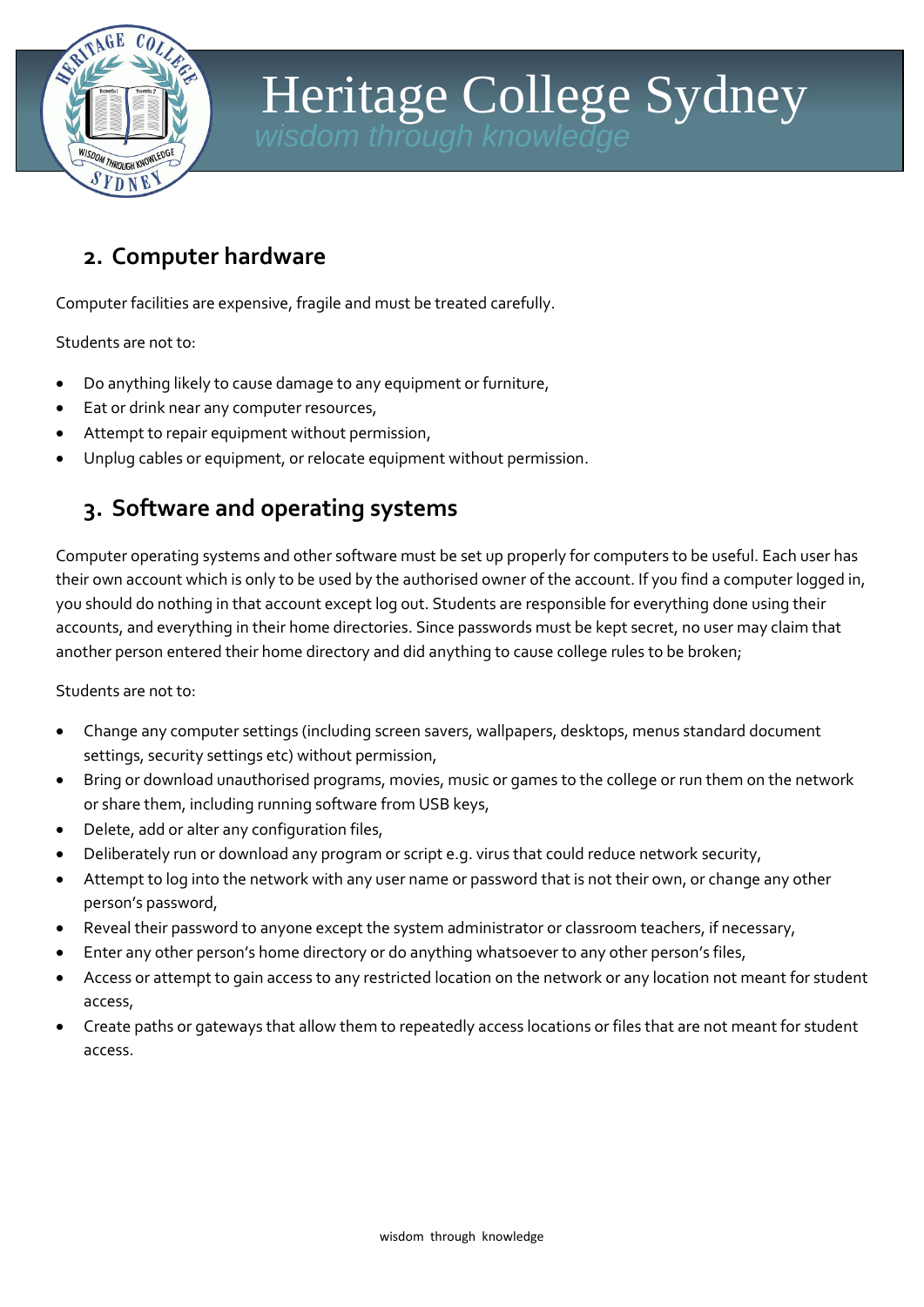

# Heritage College Sydney *wisdom through knowled*

# **4. Printing**

The school has printing facilities for students and teachers to use, including the ability to do colour copying and printing. Student printing and copying is on a user pays basis to ensure the fair distribution of maintenance and running costs. Rates are available in the office. Each student will have an account which will receive an initial credit per term to cover the essential class materials. When the credit limit is reached printing and copying will be disabled until the account is topped up. Students must not attempt to bypass this system.

# **5. Mobile Phone use**

Students are allowed to use mobile phones to listen to music on the bus to or from school. Once students enter the college, these devices must be switched off. If students need to contact anyone urgently, the office is available to make phone calls. Students are allowed to switch their phone on while at school only if they have the express permission of a teacher, and provided they turn it off again immediately afterwards. The college reserves the right to confiscate phones being used without permission.

### **6. Internet use**

Internet access has been provided to assist students' education. Students must use it only with permission, and not in any unauthorised way. It is not intended for entertainment.

- Online or Real-time chat programs such as IRC, MSN and Windows Messenger are not to be used by students.
- Facebook and YouTube are not to be used by students unless they have the express permission of their teacher for a certain task.

Filtering technology is in place however it is the responsibility of individual students to ensure their behaviour is in line with the aims and ethos of the college. The college reserves the right to monitor online behaviour and track students' online activity.

Senior students are permitted to bring their own device to school for educational purposes only, provided:

- They complete the necessary paperwork which is signed off by the parent/carer and then the Principal,
- Bring their device in to be checked and registered by IT Support staff who will then sign off also,
- Receive a sticker approving the use of that device. This sticker must be clearly placed on the device and not removed.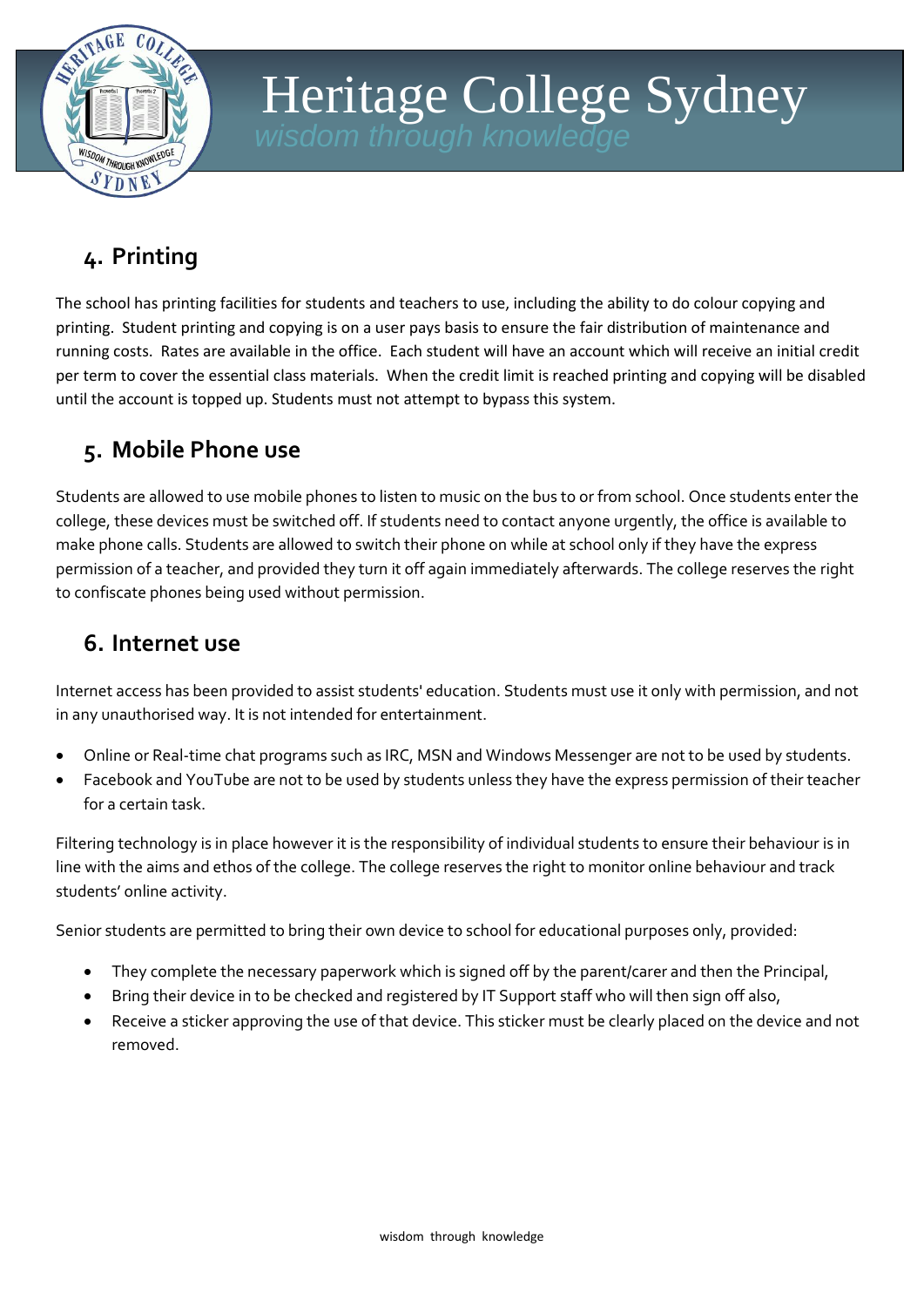

# Heritage College Sydney *wisdom through knowledge*

# **7. Email & Online chat**

Email is a tool used for personal and official communication both within the college network and on the Internet.

The following guidelines should be followed for students using email:

- Use appropriate language and be polite in your messages. Do not be insulting, abusive, swear or use vulgarities,
- Never write hate mail, chain letters, harassment, discriminatory remarks and other antisocial behaviours. Therefore, no messages should contain obscene comments, threats, sexually explicit material or expressions of prejudice or hatred.
- Do not reveal your personal address or the phone numbers of students or colleagues,
- Note that email is not guaranteed to be private. System administrators have access to all files including mail. Messages relating to illegal activities may be reported to the authorities,
- Teachers will set their own guidelines for use of electronic mail in class time.

## **8. Plagiarism**

Taking ideas or writings from another person and offering them as your own is called plagiarism, and is an inappropriate use of College network. Credit should always be given to the person who created the article or the idea. The student should include their sources of ideas or writing e.g. the WWW address in the bibliography. The College is not responsible for the accuracy or quality of information obtained through use of the network. Use of any College owned computer is conditional on the acceptance of these terms. A disclaimer is displayed prior to login to reinforce this. Students are not to copy or distribute any copyrighted software or files to or from any device.

### **ACCOUNTABILITIES**

| <b>Position</b> | <b>Accountabilities</b>                                                               |
|-----------------|---------------------------------------------------------------------------------------|
| All students    | Students must abide by the College's policies                                         |
| Parents/carers  | Support and assist the school and their child/ren to uphold<br>the College's policies |

### **DEFINITIONS**

| Term | <b>Definition</b> |
|------|-------------------|
| Nil  |                   |